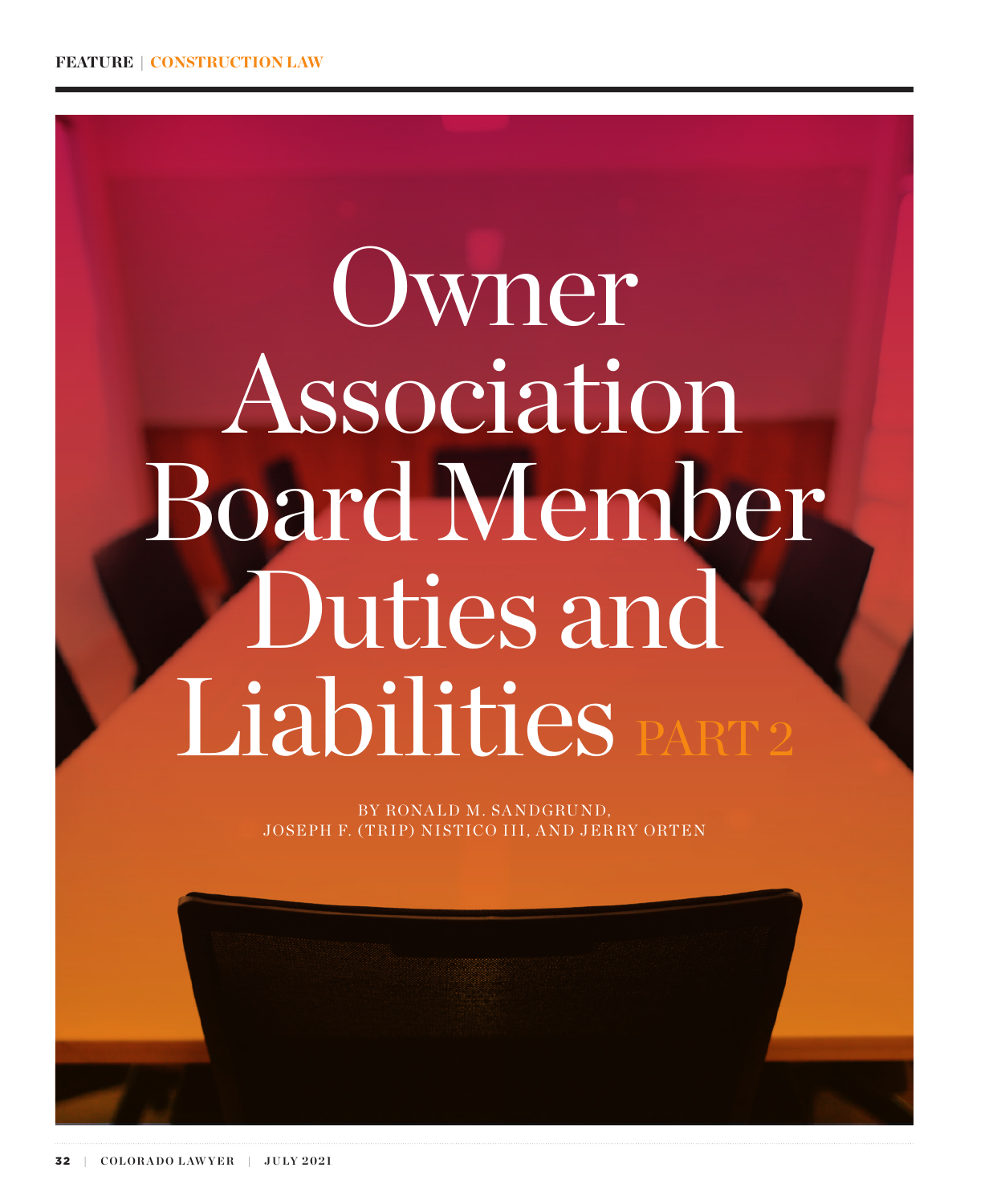<span id="page-1-0"></span>*This three-part article examines the relationships among developers, owner association board members, owner associations, and owner association unit owner members. This part 2 focuses on association board members' potential conflicts of interest and ways to manage and mitigate those conflicts.*

In common interest communities<sup>1</sup> subject to Colorado's Common Interest Ownership Act (CCIOA), all owner association (association) board members owe legal duties to both the association and n common interest communities<sup>[1](#page-6-0)</sup> subject to Colorado's Common Interest Ownership Act (CCIOA), all owner association (association) board members its owner-members (owners).<sup>2</sup> Courts carefully examine the conduct of association board members appointed by the community's developer while the developer controls the board (declarant control period)<sup>3</sup> because conflicts of interest may exist between the developer and its appointed board members and the association and its current and future owners.

This three-part article examines case law and articles addressing the relationships among developers, developer-appointed board members, owner-elected board members, associations, and owners generated during the nearly 20 years since publication of an earlier *Colorado Lawyer* article on this topic[.4](#page-6-0) Part 1 examined association board members' legal duties and potential liabilities, including how courts treat developer-appointed board members who serve during the declarant control period.

This part 2 examines board member conflicts of interest that may arise during the declarant control period. These conflicts of interest may involve reasonably investigating conditions that could reveal defective construction, or learning of defective construction within the community; timely pursuing claims arising from defects; providing adequate management, maintenance, and repairs; setting reasonable assessments; maintaining reasonable financial reserves; making adequate and complete disclosures regarding the community's physical and financial condition; and reasonably enforcing the community's restrictive covenants and any community rules and regulations.

# "

Courts generally recognize the 'inherent conflict that a developer faces in promoting and marketing property for a profit, while simultaneously ensuring the interests of a homeowners association (HOA) and its members.'

## ,,

## Potential Claims against Developer-Appointed Board Members

Various legal and equitable claims against developer-appointed board members may arise during the declarant control period. Courts generally recognize the "inherent conflict that a developer faces in promoting and marketing property for a profit, while simultaneously ensuring the interests of a homeowners association (HOA) and its members."[5](#page-6-0) As described below, these claims often arise from board members' failure to recognize that their primary loyalty must be to the community association and the owners, not the developer who appointed them and who typically employs them. See the accompanying sidebar for additional resources on this topic.

Board members must remain cognizant of the serious, recurring conflicts of interest that can arise during the declarant control period and avoid violating their fiduciary duties. Some developers may view these potential conflicts and ensuing liabilities as hindrances to completing community development and construction in a timely and cost-beneficial manner. But changing this liability scheme would be a matter for the legislature.

## *UCIOA and* **Restatement** *Guidance*

In addition to the cases discussed below, the Uniform Common Interest Ownership Act (UCIOA) and its comments help Colorado courts construe CCIOA[.6](#page-6-0) The *Restatement (Third) of Property (Servitudes)* (*Restatement*) has also influenced how some courts analyze developer and board member conduct.[7](#page-6-0) The *Restatement* draws its summary of duties and liabilities from the extensive body of judicial opinions on the subject. Both UCIOA and the *Restatement* emphasize the fiduciary duties developers and their appointed board members owe associations and their owners.

For example, *Restatement* § 6.20 provides that until the developer relinquishes control, it owes the association and its members the duties to:

- use reasonable care and prudence in managing and maintaining the common property;
- establish a sound fiscal basis for the association by imposing and collecting assessments and establishing reserves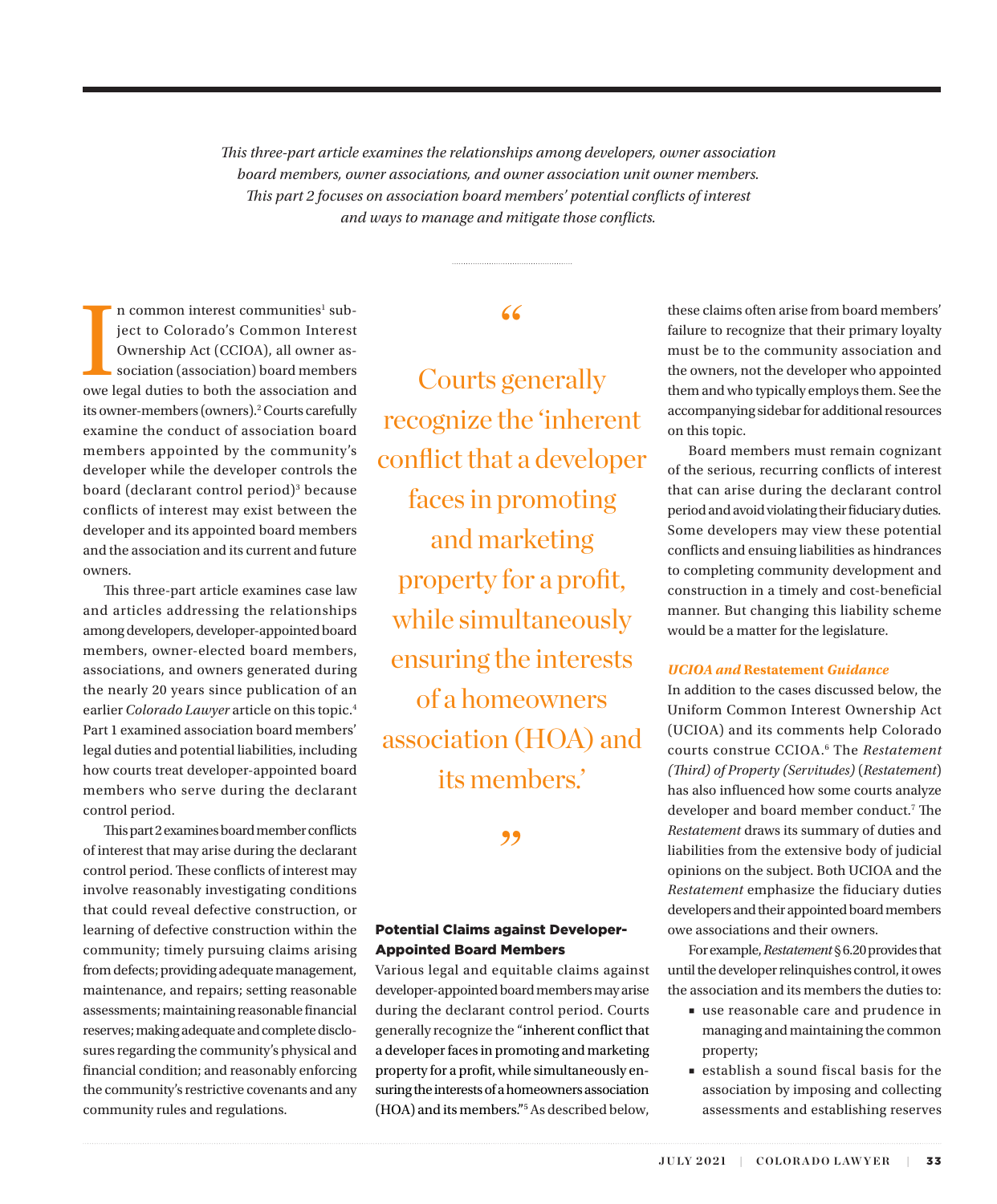# <span id="page-2-0"></span>RESOURCES EXAMINING CLAIMS AGAINST DEVELOPER-APPOINTED BOARD MEMBERS

- 2A Bruner and O'Connor, *Bruner & O'Connor on Construction Law* § 7:29.50, Project Risks—Planning and Selection Risks—Condominium or Multi-Family Housing Developments (West Supp. 2020)
- Levin, "Condo Developers and Fiduciary Duties: An Unlikely Pairing?," 24 *Loy. Consumer L. Rev.* 197 (2011)
- Leder, "Maximizing Values and Minimizing Liabilities in a Failed Phased Community," 38 *Colo. Law.* 89 (July 2009)
- Zuckerman, "Using Good Judicial Judgment: Dispensing with the Business Judgment Rule in Mixed-Use Community Association Disputes," 81 *Temple L. Rev.* 927 (Fall 2008)
- Kennedy, "Discovery of Construction Defects in Planned Unit Developments: The Role of the Homeowners Association," Am. Bar Ass'n Forum on the Construction Industry at 3 (Apr. 7–9, 2005)
- Estis, "Risk Management in Condominium Development: The Developer's Perspective," Am. Bar Ass'n Forum on the Construction Industry (Apr. 7–9, 2005)
- Kennedy and Hirsch de Haan, "Litigation Involving the Developer, Homeowners' Associations, and Lenders," 39 *Real Prop. Prob. & Tr. J.* 1 (Spring 2004)
- Pardon, "Advising Developers in Operating Community Associations," 77 *Wis. Lawyer* 12, 14 (Mar. 2004)
- Sandgrund and Smith, "When the Developer Controls the Homeowner Association Board: The Benevolent Dictator?," 31 *Colo. Law.* 91 (Jan. 2002)
- McNulty, "The Case Against Strict Enforcement of Statutes of Limitations in Community Association Latent Construction Defect Actions," 3 *CAI J. Cmty. Ass'ns L.* 1 (2000)
- Hyatt, *Condominium and Homeowner Association Practice: Community Association Law* (ALI-ABA 3d ed. 2000)
- Brenner, "Consider Conflicts of Interest Before Representing a Developer and Community Association," 3 *CAI J. Cmty. Ass'ns L.* 2 (2000)
- Boken, "Developer's Fiduciary Duty to Condominium Associations," 45 *S.C. L. Rev.* 195 (Autumn 1993)
- Hyatt and Stubblefield, "The Identity Crisis of Community Associations: In Search of the Appropriate Analogy," 27 *Real. Prop. Prob. & Tr. J.* 589 (Winter 1993)
- Natelson, *Law of Property Owners Associations* (Little Brown & Co. 1989)
- Hyatt and Rhoads, "Concepts of Liability in the Development and Administration of Condominium and Home Owners Associations," 12 *Wake Forest L. Rev.* 915 (Winter 1976)
- Shipley, "Self-Dealing by Developers of Condominium Project as Affecting Contracts or Leases with Condominium Association," 73 A.L.R. 3d 613 (1976)

for the maintenance and replacement of common property;

- disclose the amount by which the developer is providing or subsidizing services that the association is or will be obligated to provide;
- maintain records and account for the financial affairs of the association from its inception;
- comply with and enforce the terms of the governing documents, including design controls, land-use restrictions, and payment of assessments;
- disclose all material facts and circumstances affecting the condition of the association-maintained property; and
- disclose all material facts and circumstances affecting the association's financial condition, including the developer's and the developer's affiliates' interests in any contract, lease, or other agreement entered into by the association.<sup>8</sup>

Both developer-appointed and owner-elected board members generally assume these same duties, and as discussed in part 3, developers may become liable for an appointed board member's breach of these duties. The following discussion addresses recurring liability exposures that arise during the declarant control period.

## *Failure to Investigate, Disclose, or Timely Pursue Potential Construction Defect Claims*

Developers and developer-appointed board members may bear liability for failing to investigate and repair common element and certain individual unit/home defects and related damage. As one commentator explained, "To the extent that a declarant-developer fails to timely investigate, or fails to timely pursue viable claims against those responsible for . . . construction defects, liability may attach for its breach of fiduciary duty and negligence.["9](#page-6-0) As discussed below, several cases from other states have addressed a developer's and its appointed board members' liabilities for failing to investigate potential defects and pursue claims for known defects.

Associations may pursue nondisclosure or concealment claims against developers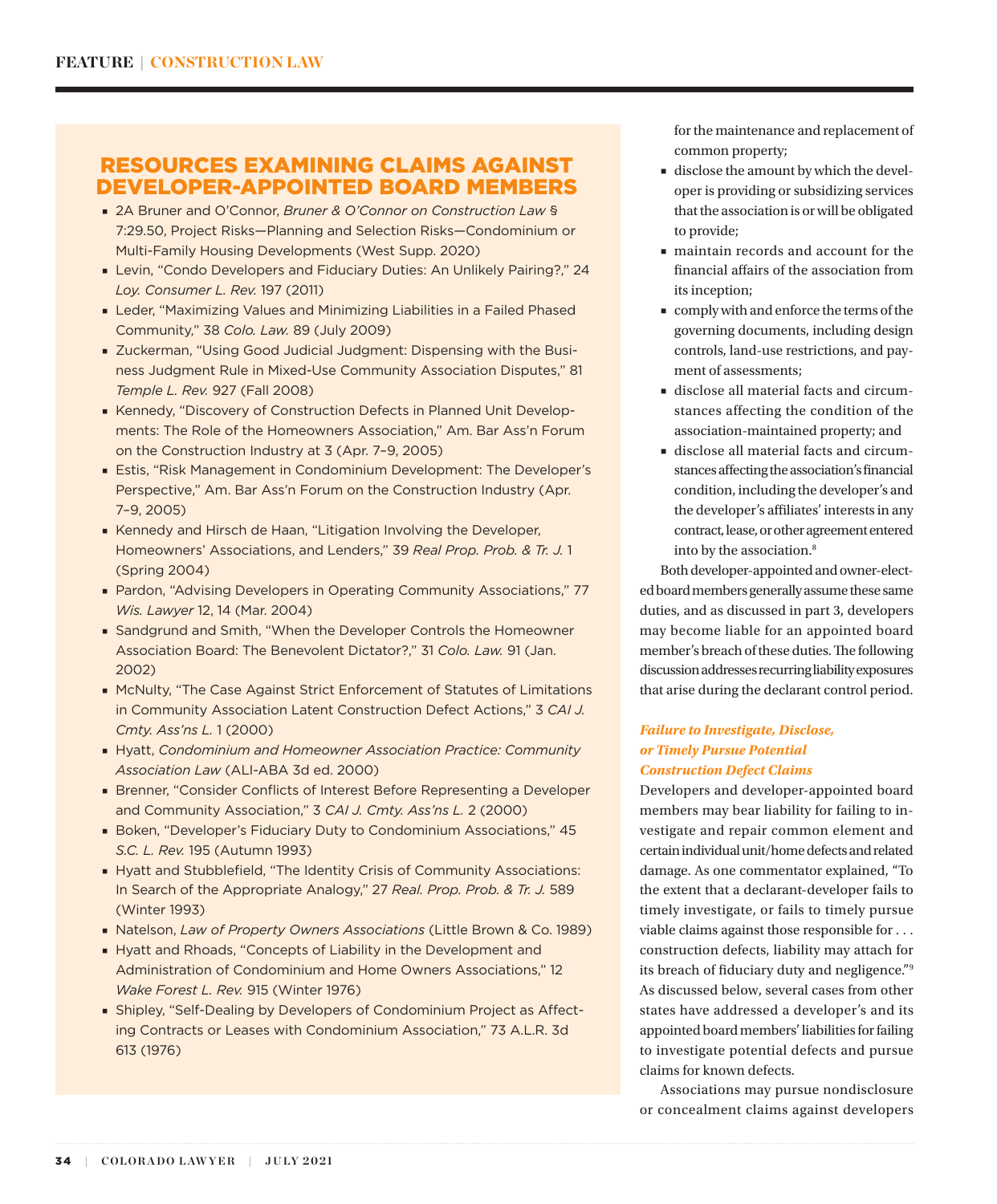<span id="page-3-0"></span>and their appointed board members based on the developer-controlled board's alleged failure to disclose construction defects to the owner-elected board before or upon the developer turning control over to that board. These claims may include allegations that the board—with a majority of its members elected by owners other than the developer—may have delayed, qualified, or refused board control and/or some or all of the association's financial responsibilities or liabilities but for the failure to disclose[.10](#page-6-0)

**Colorado.** No published Colorado decision has addressed developer-appointed board members' failure to (1) seek relief against the developer for construction defects known or manifested during the declarant control period, or (2) investigate or disclose knowledge of the existence of such defects to the owner-elected board members before or upon turnover.<sup>11</sup> But in a 2012 Douglas County case, the jury awarded plaintiffs \$18.2 million based not only on the developer-appointed board's failure to take remedial action against the developer, but also on its failure to disclose to the community's homeowners the existence of known latent defects[.12](#page-7-0)

CCIOA generally provides that "all members of the executive board shall have available to them all information related to the responsibilities and operation of the association obtained by any other member of the executive board.["13](#page-7-0) Given this requirement that board members share all pertinent information about the association, it is reasonable to argue that developer-appointed board members have a duty to disclose adverse facts concerning the original construction or current condition of the community's common elements to other board members. As explained further below, this may include information regarding known defects; suspected latent defects; and inadequacies in the association's finances necessary to address any defects, such as artificially low assessments or reserves.

**Other States.** Other states' decisions may offer insight into how Colorado courts might construe developer-appointed board members' potential construction defect-related liabilities. As discussed below, these cases suggest that, to

## "

Associations may pursue nondisclosure or concealment claims against developers and their appointed board members based on the developer-controlled board's alleged failure to disclose construction defects to the ownerelected board before or upon the developer turning control over to that board.

,,

the extent developer-appointed board members know of construction defects, they have a duty to disclose and take action to remedy such defects, such as setting aside adequate reserves for repairs or pursuing legal action against the responsible parties.<sup>[14](#page-7-0)</sup>

For example, a New York appellate court addressed the contention that developer (sponsor)-appointed board members could not be held personally liable for various alleged failures—including failures to ascertain the common areas' condition, correct deficient unit and common area construction, and increase the contingency reserves when many units were still unsold.<sup>15</sup> In that case, the developer-appointed board members failed to take such actions while the developer remained liable for considerable repair and reconstruction assessments. The court held that the developer-appointed members owed fiduciary duties to the eventual (now current) owners and therefore could be held personally liable for damages attributable to their conduct.

Similarly, a Massachusetts court held that several developer-appointed board members (trustees) breached their fiduciary duties by failing to pursue legal action against a developer for known defects that the developer refused to repair.<sup>[16](#page-7-0)</sup> A North Carolina appellate court likewise found that both a developer and its appointed board members "have an obligation to disclose [to the association] material facts regarding the existence of any construction defects of which they were aware."[17](#page-7-0)

In addition, the US District Court for the District of Columbia held that under the applicable bylaws and the District of Columbia's condominium act, various board members owed a duty to maintain, repair, and replace condominium common elements, and they could breach that duty by failing to maintain those elements or to notify the association of any defects in a timely manner.[18](#page-7-0) The Georgia Court of Appeals found that an association's sole board member could be liable for breach of fiduciary duty to the association for failing to adequately inspect and repair construction defects.<sup>[19](#page-7-0)</sup>

#### *Management and Maintenance*

The *Restatement* provides that a developer that does not desire or is unwilling to meet its responsibilities for an association's management and maintenance can relinquish control of the community and the association's board while still retaining development rights sufficient to protect its interests in completing the project.<sup>[20](#page-7-0)</sup> Because most developers are unwilling to surrender control during the declarant control period, they and their appointed board members must use reasonable care and prudence in managing and maintaining the common property.<sup>[21](#page-7-0)</sup>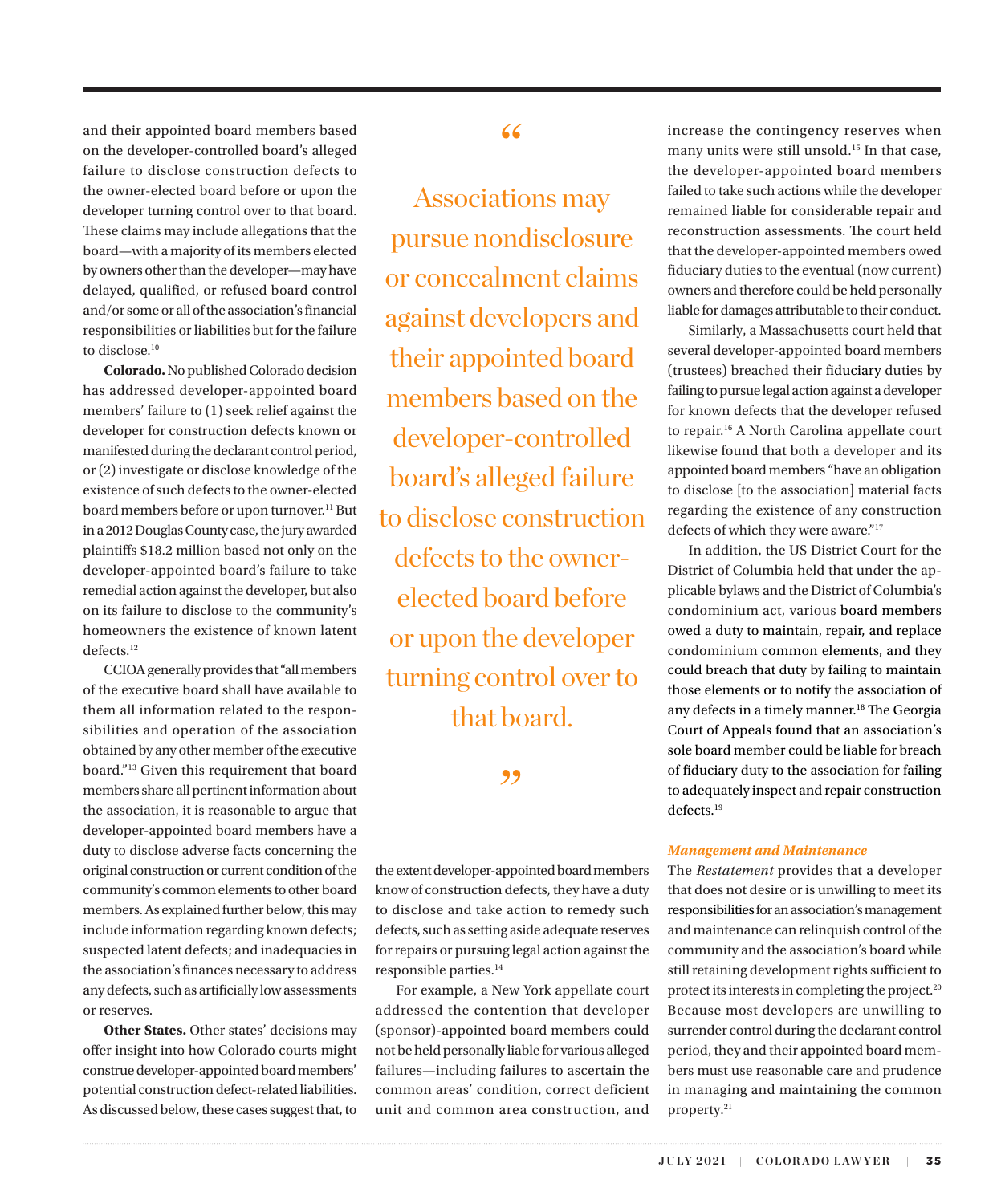<span id="page-4-0"></span>Following the *Restatement*, the Utah Supreme Court has held that a developer owes an association limited common law fiduciary duties, including duties to use reasonable care in managing and maintaining common property, to establish a sound fiscal basis for the association by collecting assessments and maintaining reserves to maintain and repair common property, and to disclose all material facts affecting the condition of association-maintained property.<sup>[22](#page-7-0)</sup> The court remanded the case to the trial court to determine whether the developer breached its duties to the association by failing to adequately inform the owners of the extent of the maintenance obligations the association was undertaking.

The South Carolina Court of Appeals remanded a case to the trial court in light of evidence that the developer seized an opportunity to "unload" common areas on the association without funding reserves or levying adequate assessments to cover maintenance expenses.[23](#page-7-0) The court found that it was unfair for the developer to convey to the association substandard or deteriorated common areas that required immediate maintenance and repair without a plan to cover these expenditures.<sup>[24](#page-7-0)</sup>

#### *Reserves and Assessments*

The *Restatement* provides that, in addition to managing and maintaining the property, the developer and its appointed board members owe "a duty to establish a sound fiscal basis for the association [by], among other things, [] imposing and collecting assessments on a realistic basis to provide the association with funds.["25](#page-7-0) As discussed above, both the Utah Supreme Court and the South Carolina Court of Appeals have followed the *Restatement* and held that developers have a duty to establish a reasonably adequate reserve fund.<sup>26</sup> The New Jersey Superior Court, Appellate Division, has similarly held that a developer may be held liable for failing to adequately fund and maintain replacement reserves under New Jersey's statutory scheme.<sup>[27](#page-7-0)</sup>

These decisions suggest that, to determine adequate funding, a developer must identify on a case-by-case basis a community's future repair and replacement needs. When developer control

# "

When developer control ends the owners should closely examine the condition of the associationmaintained property, including by reviewing the association's records and auditing its books and reserves. It is important that developers have a plan to analyze, create, and maintain adequate reserve funds for the community well in advance of turnover.

# ,,

ends, the owners should closely examine the condition of the association-maintained property, including by reviewing the association's records and auditing its books and reserves.[28](#page-7-0) It is important that developers have a plan to analyze, create, and maintain adequate reserve

funds for the community well in advance of turnover.

A 1999 Illinois case illustrates the importance of developer reserve planning.[29](#page-7-0) There, an association sued a developer and its two appointed board members, alleging that the association was insufficiently funded at turnover.<sup>30</sup> The association had less than \$27,000 in capital reserves and faced necessary roofing system replacement costs exceeding \$400,000 and parking lot repairs of \$100,000. Given these circumstances, the Illinois Court of Appeals found that the association alleged a plausible claim that the association's former board members breached their fiduciary duties by failing to reasonably examine whether adequate funds had been set aside to cover repair costs.<sup>31</sup>

In addition to ensuring that reserves are adequately funded, developers must generally also pay their share of the community's expenses, as the owner of unsold units, to fund current operations and reserves.<sup>32</sup> This reserve funding obligation is illustrated in another Illinois case, where an owner-controlled association sued a developer that left only \$7,000 in the association's account, rendering various contingencies, repairs, and replacement projects underfunded[.33](#page-7-0) The association contended that the developer and its principal breached their fiduciary duties by failing to fund adequate reserves and pay a proportionate share of expenses during the declarant control period. The Illinois Court of Appeals held that the developer and the condominium board it controlled owed fiduciary duties to act in the unit owners' best interests, which required paying a reasonable and proportionate share of assessments and contributing to reserve funds from the time the declaration was recorded. The court therefore affirmed the trial court's judgment against the developer and its principal in the amount of the underfunded repair liability.

In some cases, developer-appointed board members also have duties to take remedial action against a developer that fails to fund a proportionate share of the reserves. For instance, it may be necessary for a developer-controlled board to place a lien on the developer's units to secure the developer's liability for the cost of repairs, if the declaration so allows[.34](#page-7-0) In a 2012 case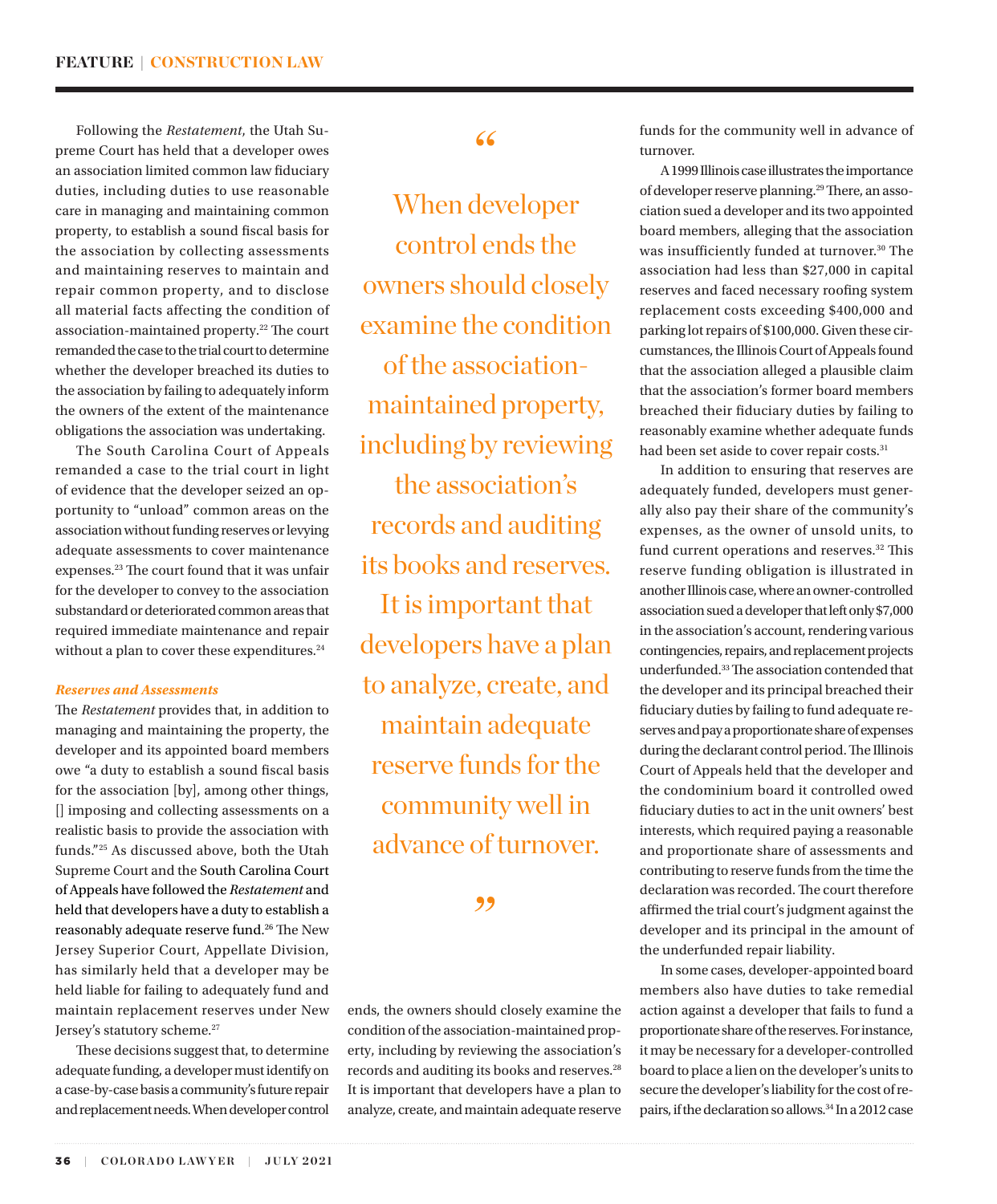<span id="page-5-0"></span>noted above involving a developer-appointed board's failure to take such action, a Douglas County jury returned an \$18.2 million verdict against two developer-appointed directors, personally, for fraud and breach of fiduciary duty for, among other things, failing to lien the many units the developer still owned to secure payment of its alleged construction defect liability (as allegedly permitted by the declaration) when they had the opportunity to do so while serving as developer-appointed directors.<sup>35</sup>

## *Covenant Enforcement*

An association and its board members owe certain duties to protect owners from "the arbitrary enforcement of covenants that could have an equally or possibly more adverse impact upon the value of a residence."[36](#page-7-0) For the association itself, this is a contractual duty, governed by the community's governing documents' terms regarding covenant enforcement: "associations must exercise their authority to approve or disapprove an individual homeowner's construction or improvement plans in conformity with the declaration of covenant restrictions, and in good faith.["37](#page-7-0)

The association's board members owe an independent duty of care.<sup>38</sup> This independent duty recognizes that, unlike contracts that require specific acts at specific times by contracting parties, covenant enforcement may require exercising discretion in the timing and the manner of enforcement.<sup>39</sup> Board members must therefore exercise this discretion in a reasonable manner,<sup>[40](#page-7-0)</sup> which sometimes may require the board to conduct an investigation before initiating enforcement proceedings.

For example, in one case the Colorado Court of Appeals suggested that before initiating enforcement proceedings a board should have investigated homeowners' claims that they were exercising First Amendment rights in their picketing and signage activities and that they received law enforcement approval for these activities[.41](#page-7-0) However, the Court also held that the board members should have been permitted to present a defense under the business judgment rule, and it therefore ordered a retrial of the claims against the board members.<sup>42</sup>

# "

In addition to ensuring that reserves are adequately funded, developers must generally also pay their share of the community's expenses, as the owner of unsold units, to fund current operations and reserves.

,,

## *Marketing and Sales Activities*

During the declarant control period, the developer is typically engaged in marketing and sales activities. In addition to making, authorizing, or approving the information to disclose or not disclose, the developer and its appointed board members may have other responsibilities related to marketing and sales.[43](#page-7-0) For example, existing owners and prospective purchasers may ask about construction quality, the adequacy of reserves and how they were determined, current and anticipated future assessments and fees, past and pending maintenance and repairs, past and pending litigation, building component useful life estimates, and other matters. Board members (whether declarant-appointed or owner-elected) involved in disclosing or disseminating this information are required to take reasonable steps to ensure the information they provide is accurate, complete, and not misleading.

Several courts have held developer-appointed board members liable for failing to disclose information or presenting misleading information regarding the association's financial health. A Washington D.C. appellate court, for example, affirmed a substantial remedial judgment for an association and its owners against a developer and its appointed board members based on the defendants' failure to adequately disclose the association's indebtedness, changes to the terms of that indebtedness, and anticipated significant increases in future maintenance fees.<sup>44</sup>

The Minnesota Court of Appeals likewise held that these fiduciary duties apply even when a board member is acting as the developer's sales representative[.45](#page-7-0) The court reasoned that such board members cannot take off their "hat" as an association board member and dispense with their fiduciary obligations when arranging unit sales because "[r]elaxing those obligations would be a limitation on the statute, inviting and excusing pernicious conduct."[46](#page-7-0) Therefore, if there is a conflict between a board member's and the association's interests, it is the board member's responsibility to candidly disclose the conflict and, "whether by resignation, recusal, consent, or some other strategy, to address and resolve the conflict with the person or entity to which the obligation is owed  $\dots$ ."<sup>[47](#page-7-0)</sup>

In concluding that the developer and its representatives breached their board member duties to the association, the Minnesota court considered the developer's overall role and the unique factual circumstances, including that the declaration required that 75% of the units be owner-occupied. After running into financial difficulties, however, the developer sold its last 17 units to three commercial buyers, violating the declaration's owner-occupancy covenant. These buyers posed an obvious financial risk, as their purchases were 100% mortgage financed. Subsequently, none "made a single mortgage, property-tax, or condominium-association payment" and all the units were foreclosed, significantly depressing other unit owners' property values.<sup>48</sup> In addition to the foreclosures, other problems arose, including "squatters occupying vacant units, vandalism, stolen property, and frequent 'loud, boisterous incidents' in the building.["49](#page-7-0)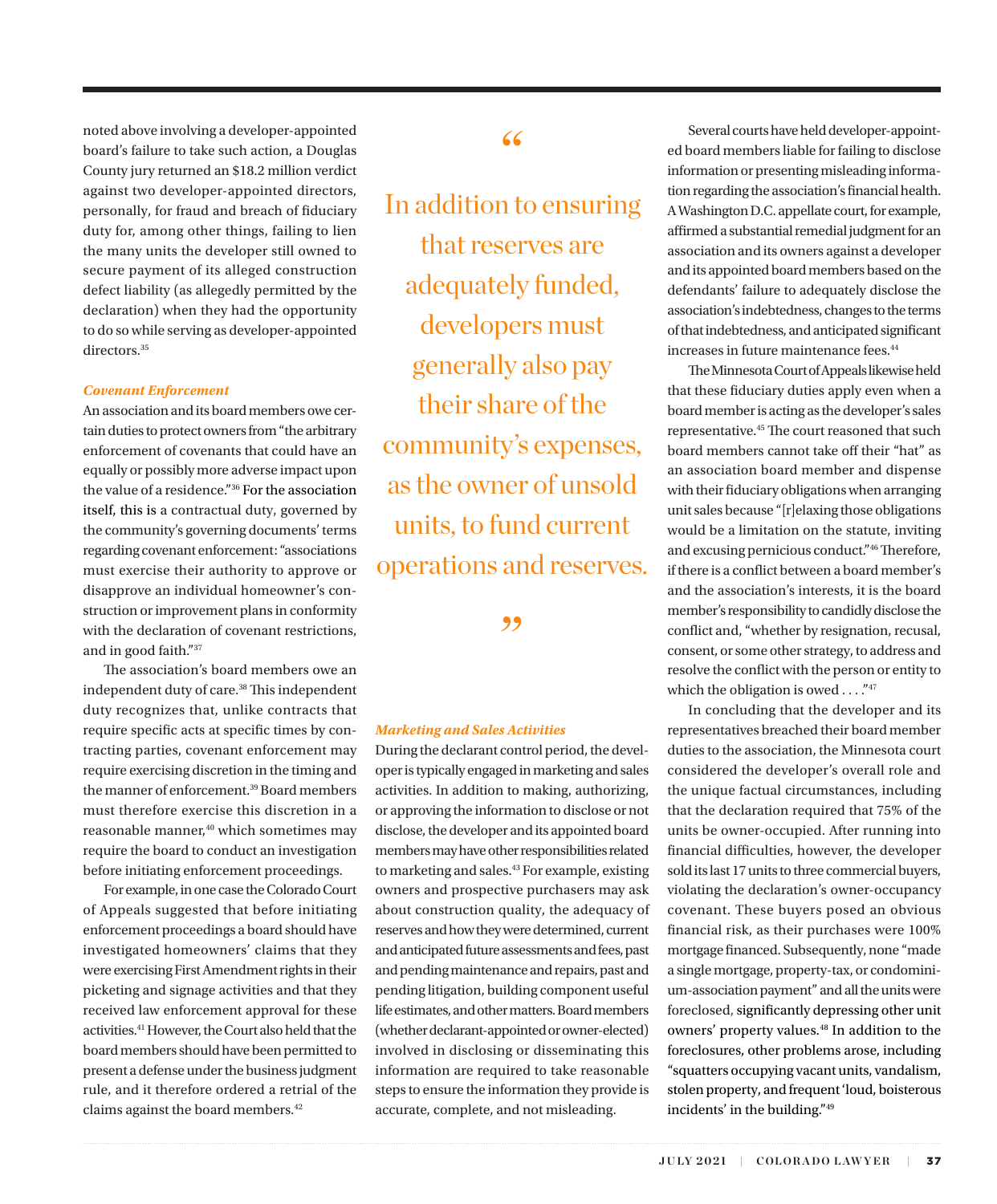<span id="page-6-0"></span>Given these facts and its determination that developer-appointed board members' duties apply to all acts that affect the association, including selling units for the developer, the court affirmed liability judgments for the plaintiff-homeowners[.50](#page-7-0) The court held that the proper measure of damages was the decline in the affected homeowners' property values from the time the developer-appointed board members breached their obligations, and it remanded the matter for the trial court to calculate damages in a manner consistent with this ruling.

#### Conclusion

Developers and developer-appointed board members must remain alert to the many potential conflicts of interest between them and the non-developer unit/home owners. It may be easy for such board members to overlook or not act to resolve these conflicts during the declarant control period, but such inattention can lead to problems and personal liability arising from the appointed board members' fiduciary and other legal duties.

Part 3 of this article will explore grounds upon which a developer may be directly liable for its appointed board members' wrongful conduct, including conventional vicarious and imputed liability theories, as well as statutory "acting in concert" liability and civil conspiracy theories. Part 3 will also discuss ways to manage recurring conflicts between a developer and its appointed board members and the association and its owners, thereby limiting liability exposures. Finally, it will review potential means by which developer-appointed and owner-elected board members might insure and obtain indemnity against some of these risks.



**Ronald M. Sandgrund** (of counsel) and **Joseph F. (Trip) Nistico, III** (associate)

are part of Burg Simpson Eldridge Hersh Jardine PC's Construction Defect Group. The firm represents commercial and residential property owners, homeowner associations and unit owners, and construction professionals and insurers in construction defect, product liability, and insurance coverage disputes. The firm also handles mass tort, class action, personal injury, workers compensation, premises liability, and wrongful death litigation, among other practice concentrations—rms.sandgrund@gmail.com; jnistico@burgsimpson.com. **Jerry Orten** is a founder of and special counsel to Orten Cavanagh Holmes & Hunt, LLC, which firm serves as general counsel to common interest community developers and owner associations. The firm advises developers in the creation of common interest communities, owner associations, and executive boards. The firm also advises developers, board members, owner-members, and managers concerning the governance and operation of owner associations, including compliance with the governing documents, state and federal laws, and regulations. Orten also serves as an expert witness—jorten@ochhoalaw. com.

**Coordinating Editors:** Leslie Tuft, ltuft@ burgsimpson.com; Jennifer Seidman, jseidman@ burgsimpson.com

#### NOTES

[1.](#page-1-0) Common interest communities are established where owners are obligated to pay assessments related to real estate other than their own property. *See generally* CRS § 38-33.3-103(8) (defining "common interest community"); Hess, ed., 2A *Methods of Practice, Colo. Practice Series* § 74:39 (Thomson West 7th ed. June 2020 update).

[2](#page-1-0). CCIOA became effective July 1, 1992, and it is codified at CRS §§ 38-33.3-101 et seq. CCIOA's provisions concerning board member duties are found in CRS § 38-33.3-303(2). In addition, Colorado's Revised Nonprofit Corporation Act's general standards of conduct for directors and officers, as set forth in CRS § 7-128-401, generally apply to owner association board member conduct as well. *See, e.g.*, *Greens at Buffalo Run Homeowners Ass'n v. Cotton*, No. 15-CV-71, 2016 Colo. Dist. LEXIS 2007 at \*21–22 (Adams Cty. Dist. Ct. Mar. 4, 2016).

CCIOA uses the following terms, which the authors have simplified for ease of reference as shown in parentheses: unit owners association (association or owners association); common interest community (community); declarant (developer); executive board (board); unit (home or property); and unit owners (owners). *See* CRS § 38-33.3-103(3), (8), (12), (16), (30), and (31), respectively. The authors sometimes use the terms declarant and developer interchangeably for ease of reference, although not all declarants may be involved in the community's physical construction or other, typical development activities, and not all developers qualify as statutory declarants. A number of out-of-state cases are cited in which the developer may be known by other

designations, such as sponsor, incorporator, etc. Similarly, the association board may be referred to in other states as the board of trustees, board of managers, board of directors, executive board, property regime, council of co-owners, council of unit owners, and so forth. Communities formed as cooperatives are typically managed by a board of directors. For ease of reference, all these governing bodies are referred to as boards, and the persons comprising these boards as board members.

[3.](#page-1-0) The "declarant control period" and what constitutes "turnover" are defined and described in CRS § 38-33.3-303(5)(a)(II) through (7).

[4](#page-1-0). Sandgrund and Smith, "When the Developer Controls the Homeowner Association Board: The Benevolent Dictator?," 31 *Colo. Law.* 91 (Jan. 2002).

[5.](#page-1-0) *Davencourt at Pilgrims Landing Homeowners Ass'n v. Davencourt at Pilgrims Landing, LC*, 221 P.3d 234, 246 (Utah 2009). *Cf.* UCIOA § 3-103, cmt. 8 (transition from developer to unit owner control "frequently leads to disagreements . . . about

. . . construction quality, management of the association and its funds, allegations of unfulfilled representations, or other matters."). For a comprehensive suggested protocol for developers and board members to consider during the transition to unit owner control, *see* Hess, ed., *supra* note 1 at § 74:21.

[6.](#page-1-0) *See generally* UCIOA (amended 2014). CCIOA is based on the 1982 version of UCIOA, and Colorado courts look to UCIOA and its comments for guidance. *Hiwan Homeowners Ass'n v. Knotts*, 215 P.3d 1271, 1273 (Colo.App. 2009).

[7.](#page-1-0) "Colorado courts increasingly cite the Restatement." Hess, ed., *supra* note 1 at § 73:5. [8.](#page-2-0) *Restatement (Third) of Property (Servitudes)* § 6.20 (Am. Law Inst. 2000) (*Restatement*).

[9.](#page-2-0) Levin, "Condo Developers and Fiduciary Duties: An Unlikely Pairing?," 24 *Loy. Consumer L. Rev.* 197, 213–15 (2011). *Cf. Concerned Dunes W. Residents, Inc. v. Georgia-Pacific Corp.*, 562 S.E.2d 633, 638 (S.C. 2002) (holding developers are responsible for the condition of common areas when deeded to the association; if these areas are not in good repair when conveyed, the developer is liable for the repair costs).

[10.](#page-3-0) Colorado has not considered if and when an owner-elected board may properly delay, qualify, or refuse turnover and assume control of the association, or any financial responsibilities, if it believes the developer or its appointed board members have failed to disclose or properly address construction defects. There are good reasons for the unit owners *not* to delay turnover, primarily to ensure their taking control of the association as soon as possible. Individual unit owners may be entitled to assert their own direct damages claims for misrepresentation or concealment against the developer and its appointed board members under these circumstances.

[11](#page-3-0). CCIOA requires a developer to follow a statutory process to transition board control to